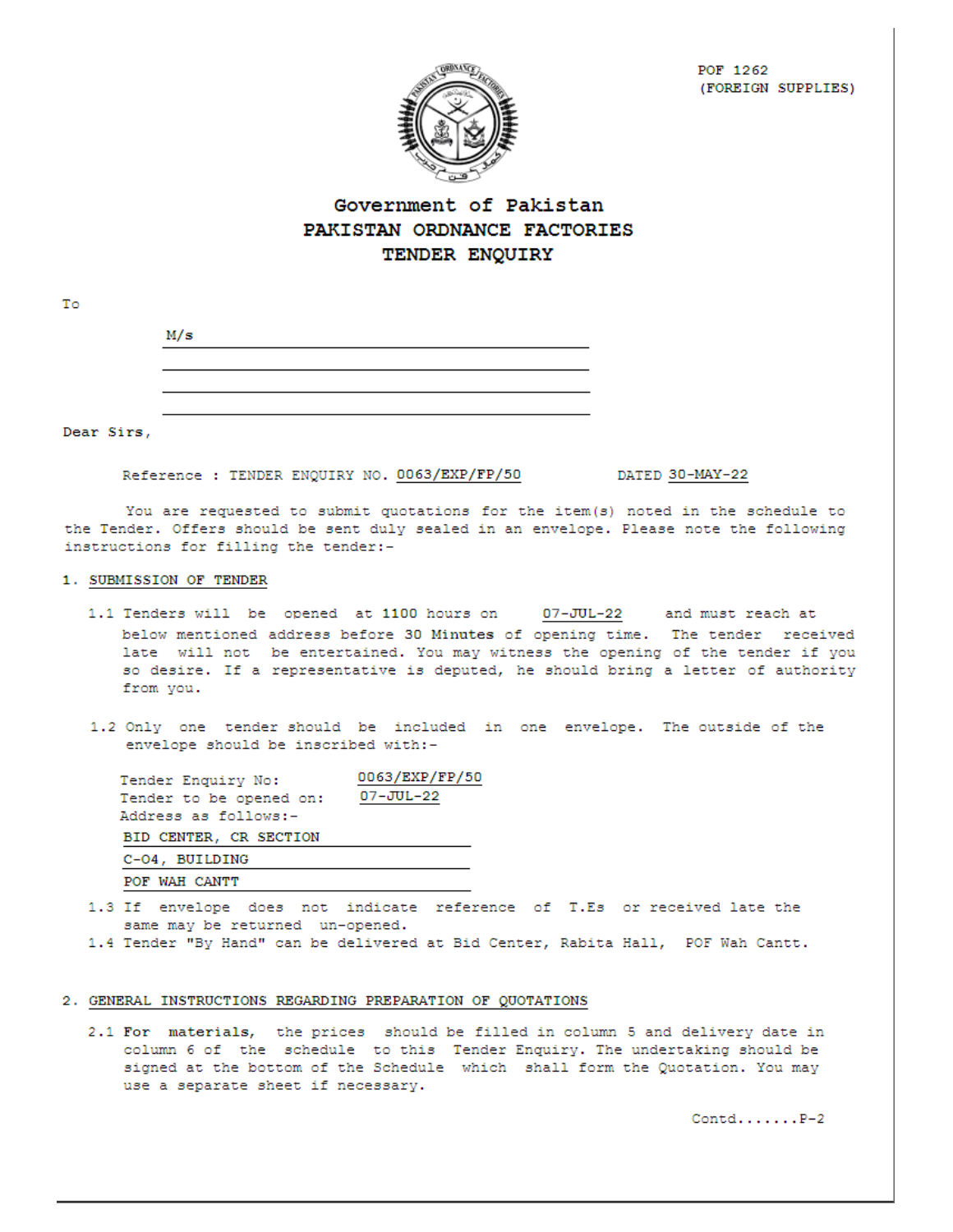2.2 For Plant and Machinery, you are required to quote in two parts:-

Part I "Technical Offer": It should exclusively give technical details and literatures/ brochures of the offered plant, machinery and equipment; validity date; delivery schedule; and signed undertaking given on the schedule to this Tender Enquiry. It must not indicate price, costs etc. Part II "Commercial Offer": It should indicate the commercial terms e.g. price, terms of payment, mode of payment, mode of supply.

Each part should be placed in a separate sealed cover. The envelopes should be inscribed with: Part I "Technical Quotation without Price" and Part II "Commercial Quotation with Price".

- 2.3 The quotation must remain valid for, at least 90 days from the date of opening of tenders.
- 2.4 The quotation should hold good for any reduced or enhanced quantities without notice.
- 2.5 In the event of non-acceptance of offer, intimation may be given to the Tenderers on their request.
- 2.6 Conditional offers or alternative offers are likely to be ignored.
- 2.7 Quotations should be based on FOB. The consignment will be shipped through Pakistan National Shipping Corporation (PNSC). In case there is no PNSC service in the country of shipping, please quote on C & F basis. The freight should be indicated separately. Insurance premium should not be included in the quoted price. However, where insurance is considered necessary, advice to that effect should be given in the quotation.
- 2.8 Submission of the offer through an agent in Pakistan should be avoided. In case it is considered inevitable, the agent's quotation must invariably be accompanied by the original proforma invoice from the principals/manufacturers.
- 2.9 Country of origin and port of shipment to be stated
- 2.10 The offer of the principal must clearly indicate whether the rate quoted is inclusive of agent's commission, and if inclusive rate of commission included be specified.
- 2.11 Suppliers will render necessary information regarding hazardous effects on environment, of the materials/products supplied by them, in their quotations and shipping/despatch documents
- 2.12 If the requisite information is not furnished on the T.E form or offer received is not in conformity with the requirement of the T.E each offer shall be ignored.

### 3. INSPECTION

3.1 Supplies shall be subject to the inspection and acceptance by the competent inspection authority nominated by the Purchaser, who will arrange it at his own cost. Inspection facilities such as tools, test equipment, instruments etc will, however, be provided by the Suppliers in accordance with the relevant specifications.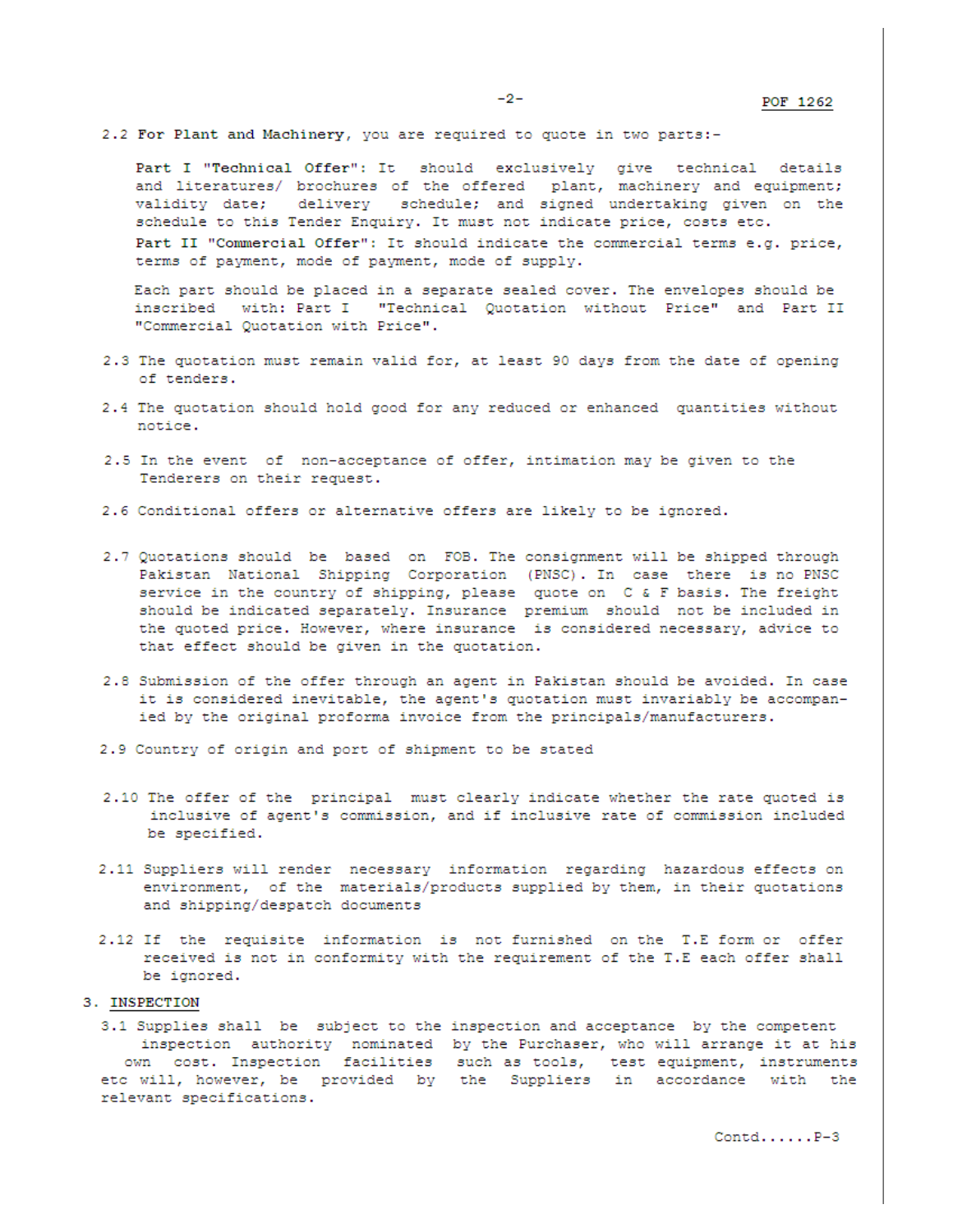3.2 Where considered necessary by the Purchaser, stores may be obtained on Warranty/Guarantee, subject to inspection on receipt. Rejected stores will be removed and replaced with the acceptable stores by the Supplier at his own expense, with in a specified time.

#### 3.3 TENDER SAMPLE

Where required offer must accompany tender sample strictly according to the description and specification given in Tender Enquiry. Offer not accompanied by tender sample will NOT be entertained excepting the established and reputable firms who have either previously satisfactorily supplied the same or similar stores or have submitted an acceptable sample thereof against previous T.E.

#### 4. ACCEPTANCE OF OFFERS

4.1 POF may reject all bids or proposals at any time prior to the acceptance of a bid or proposals, but is not required to justify grounds for its rejection. POF Shall incur no liability towards suppliers or contractors who have submitted bids or proposals.

### 4.2 PERFORMANCE BOND

- (a) The successful bidder will provide Performance Bond at the rate up to 10% of F.O.B value of the contract in favour of Controller Military Accounts (CMA) POF Wah Cantt. The Performance Bond will be furnished in the form of Deposit At Call Receipt (CDR) from any scheduled bank in Pakistan or an unconditional bank guarantee on prescribed proforma covered by any scheduled bank in Pakistan. The performance Bond shall be furnished within 45 days from the date of opening of Letter of Credit. It shall be valid for a period of 12 months after the date of expiry of letter of credit. If the Performance Bond is not furnished within the prescribed time of 45 days, the Purchaser reserves the right to:
	- i. Impose penality @ 1% per month of the value of CDR/BG. (Clause-42 (a i) is not applicable in case of procurement of Plant/Equipment/Machinery items).

OR

- ii. Cancel the contract and make other arrangements for purchase of the stores at the risk and expense of the Supplier.
- (b) No Performance Bond will be required if the total FOB value of the contract is less than US \$50,000 and contract is placed directly on the foreign Supplier.

#### 4.3 FAILURE TO SUPPLY THE STORES

All deliveries must be completed by the specified date. If the failure to deliver the stores within the scheduled time should have arisen from "Force Majeure", which the purchaser may admit as reasonable ground for further time, he will allow such additional time as he may consider to have been required by the circumantances of the case. Otherwise, he will be entitled, at his discretion, to cancel the contract; and/or, claim liquidated damages upto 2% but not less than 1% of the contract price of the items and their quantities for each and every month or part of a month, beyond the specified delivery date, during which these may not be delivered, subject to a maximum of 10% of the total contract value or, to purchase, from elsewhere, the unsupplied stores at the risk and cost of the supplier.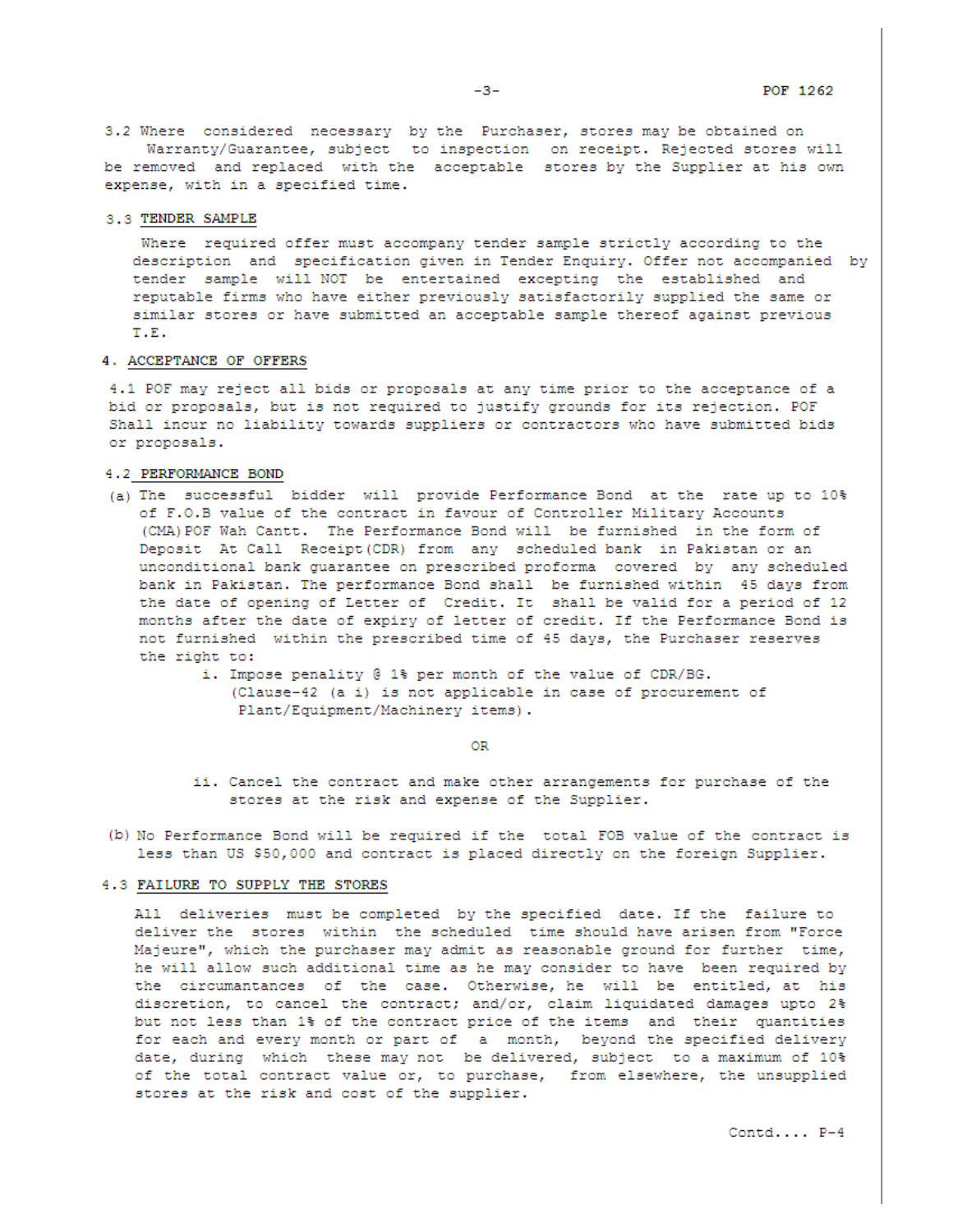#### 4.4 PAYMENT

Payment will normally be made by means of irrevocable letter of credit. Unless otherwise stated 90% payment will be released on submission of despatch documents to Bank while balance 10% payment will be released on receipt and acceptance of store by the consignee.

All Bank charges incurred in Pakistan in connection with the establishment of L.C. will be borne by the Purchaser, whereas all Bank charges incurred in connection with drawing of payment including charges for confirmation of L.C. by the advising Bank/Foreign Bank will be borne by the Supplier.

#### 5. SECURITY OF INFORMATION

The tenderer and his employees must not communicate any information relating to the sale/purchase of stores under this enquiry to any person other than the manufacturer or to any press or agent not authorised in writing by POFs to receive it.

Please return the Schedule to the Tender duly signed by the specified date, alongwith the specifications, drawings etc., if any, enclosed herewith - even if you are unable to quote.

WARNING In case the firm abstain from making offers or fail to return/acknowledge the tender form by the specified date on three consecutive occasions, no further tender enquiry may be issued to them and their names would liable to be removed from the approved list.

Yours Faithfully

(M. JAVED AHMED) MANAGER PURCHASE (X) for PAKISTAN ORDNANCE FACTORIES

Tele 0092-51-9055-29216

Fax 0092-51-9271400

**URGENT** 

Telex 5840 POFAC PK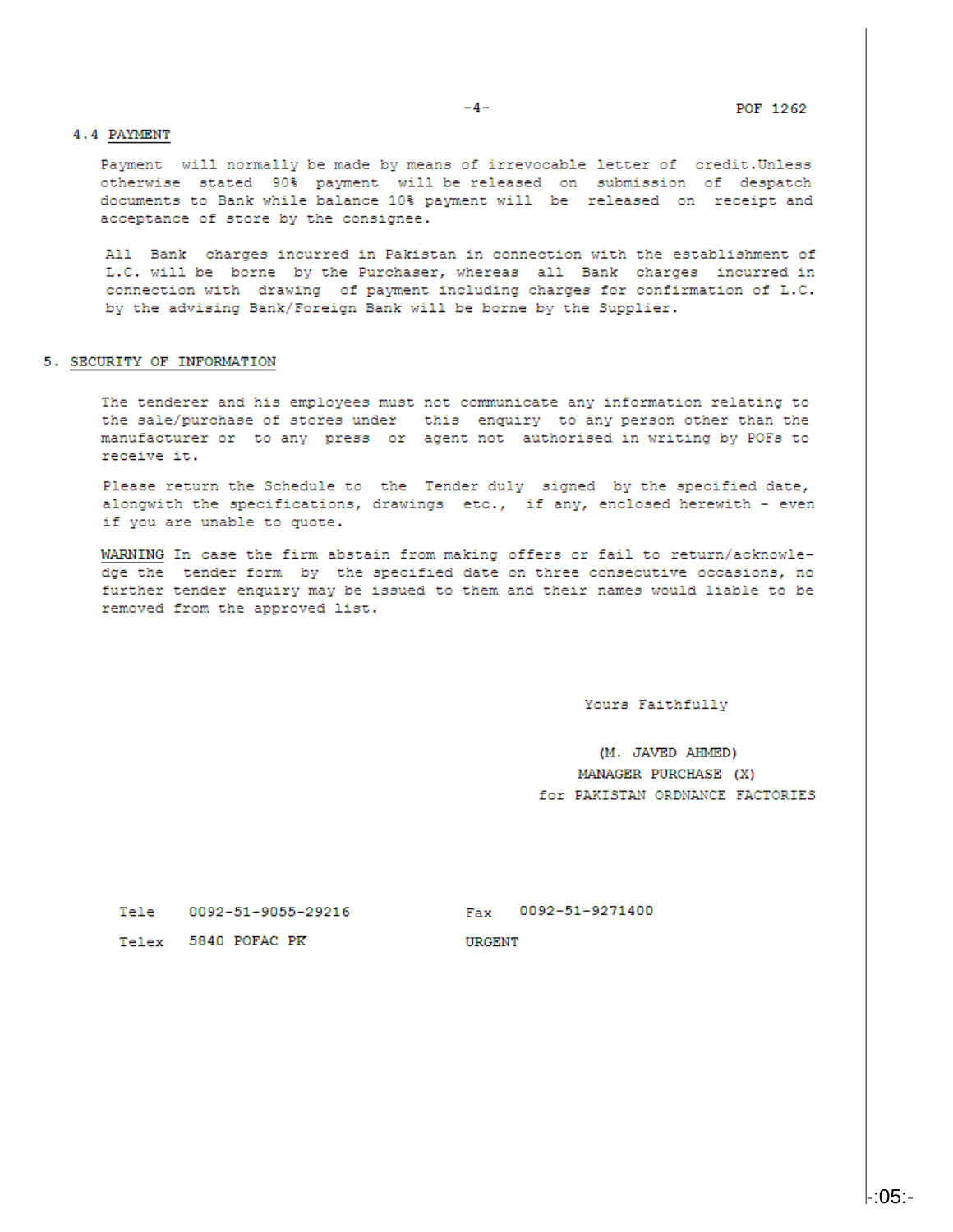# **PAKISTAN ORDNANCE FACTORIES WAH CANTT**

# **SCHEDULE OF STORE TO BE SUPPLIED AGAINST T.E. NO. 0063/EXP/FP/50, DT.30-05-2022**

| Sr.<br>#    | <b>DESCRIPTION OF STORE</b>    | <b>UNIT</b> | <b>QTY</b> | <b>PRICE PER UNIT</b><br>FOB or C&F or FOR |                  | <b>DELIVERY</b><br><b>PERIOD</b> |
|-------------|--------------------------------|-------------|------------|--------------------------------------------|------------------|----------------------------------|
|             |                                |             |            | IN WORD                                    | <b>IN FIGURE</b> | Within 06                        |
|             | <b>GASKET SHEET GYLON BLUE</b> | No.         | 12         |                                            |                  | Months on                        |
|             | 3 MM THICK X 245MM X 245MM     |             |            |                                            |                  | FOR / FOB                        |
|             | STYLE 3504 GYLON BLUE          |             |            |                                            |                  | C&F Basis                        |
| 2.          | <b>GASKET SHEET GYLON BLUE</b> | No.         | 10         |                                            |                  |                                  |
|             | 3 MM THICK X 495MM X 495M      |             |            |                                            |                  |                                  |
|             | STYLE 3504 GYLON BLUE          |             |            |                                            |                  |                                  |
| $3_{\cdot}$ | <b>GASKET SHEET GYLON BLUE</b> | No.         | 08         |                                            |                  |                                  |
|             | 3 MM THICK X 995MM X 995MM     |             |            |                                            |                  |                                  |
|             | STYLE 3504 GYLON BLUE          |             |            |                                            |                  |                                  |

# **1. SPECIAL CONDITIONS:**

i. **Bids shall be opened as per PPRA Rule 36 (b) "single stage – two envelop procedure" in which the bid shall comprise of two separate envelops: financial proposal and the technical proposal. Initially only Technical offer will be opened. In case of non- compliance, the offer will be rejected.**

# ii. **Bid Evaluation Criteria**

- **a.** Offers with cutting / overwriting / photo copy quotation/More than 01 option are not acceptable.
- **b.** Offer of defaulter firm will not be entertained.
- **c.** Tender specification must be complied.
- **d.** Confirmation of Export license is necessary.
- **e.** Firm must avoid conditional offer, in case of any condition, same must be made part of technical proposal.
- **f.** Correspondence / queries must be replied within stipulated time period otherwise firm will be declared "non-responsive".
- **g.** Supplier must accept all terms & conditions given in T.E Performa POF 1262 (Foreign Supplies).
- iii. Offer should clearly indicate the country of origin and port of shipment.
- iv. In case of no previous dealing/established business relations with the firm 100 % payment will be made after receipt and acceptance of the store.
- v. Any quantity of store, if found defective functionally will essentially be replaced by the supplier free of cost under his own arrangements. All port and transportation charges related to rejected store will be paid or recoverable from supplier.
- vi. Store will be procured on warranty / guarantee basis, as per POF format.
- vii. Performance bond should be furnished within stipulated period.
- viii. **Chinese firms have to offer rates in Chinese Currency.**
- ix. For the purposes of comparison of bids quoted in different currencies, the price will be converted into a single currency (Pakistani Rupees).
- x. **In case of local suppliers Tender fee for Rs.500/-(Pay order) and Bid money in the shape of CDR/Pay Order/Banker's Cheque @ 2% (For registered supplier) & @ 5% (For un- registered supplier) in favour of M.D-Explosives, must be attached with commercial offer.**
- xi. **Firm's Rep. May witness the opening of the tender at Bid Centre if desire, and should bring a**  *Letter of Authority* **duly mentioning specific Tender No. & date.**
- xii. **Supplier must accept all the terms & conditions embodied in form POF 1282 (General conditions of contract)**
- xiii. **Validity period will be considered after opening of commercial offers.**